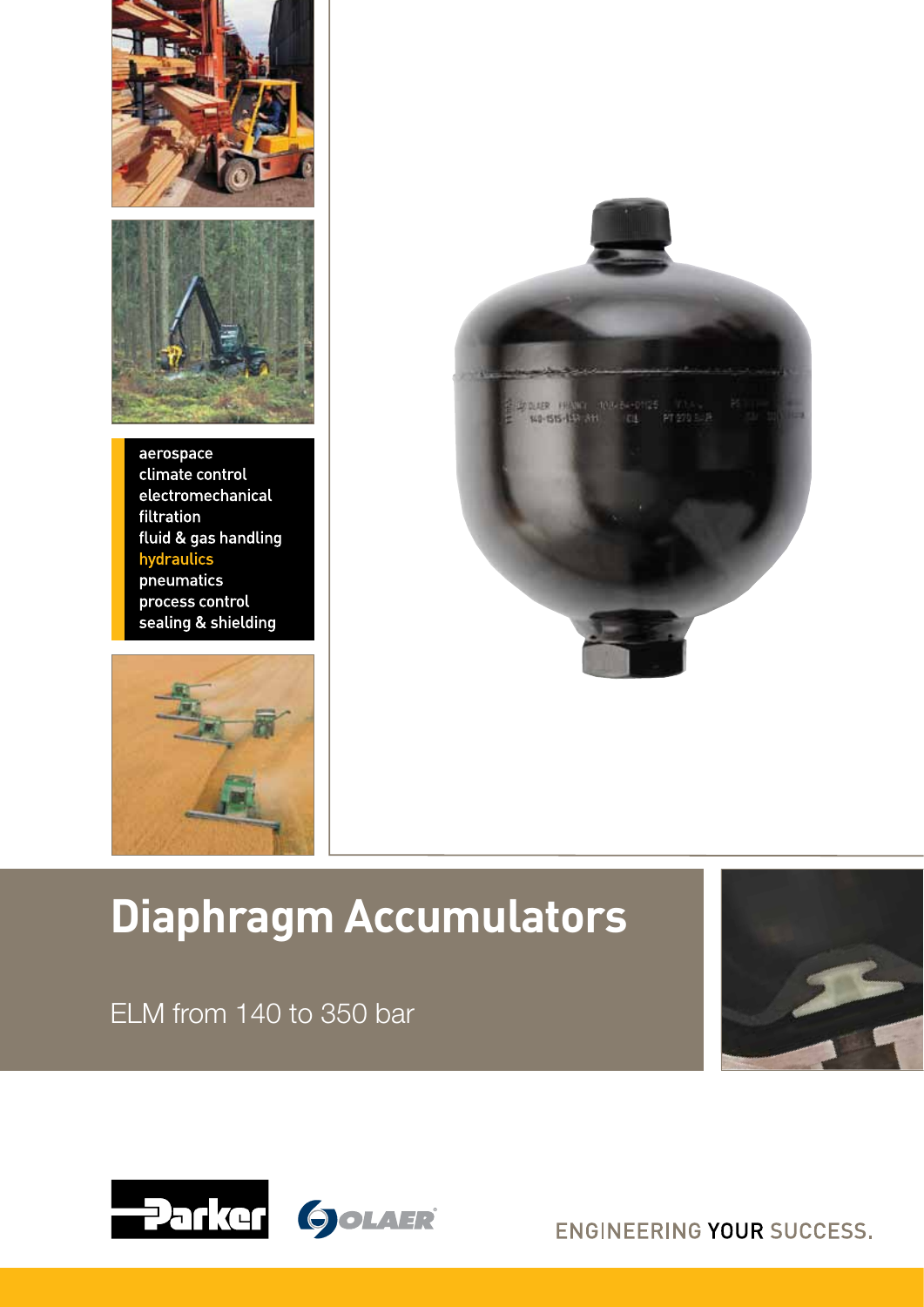Day to day, the agricultural, forestry, construction and public works sectors are faced with the fundamental question:

# **How to enchance driver and vehicle comfort?**

Thanks to our comprehensive range of diaphragm accumulators, we offer our customers flexibility of driving at record speeds while guaranteeing enhanced machinery longevity.

# **Comparative cycle** for a tractor and its accessories **in working conditions !**



\*Study carried out in cooperation with one of the largest manufacturers of agricultural machinery



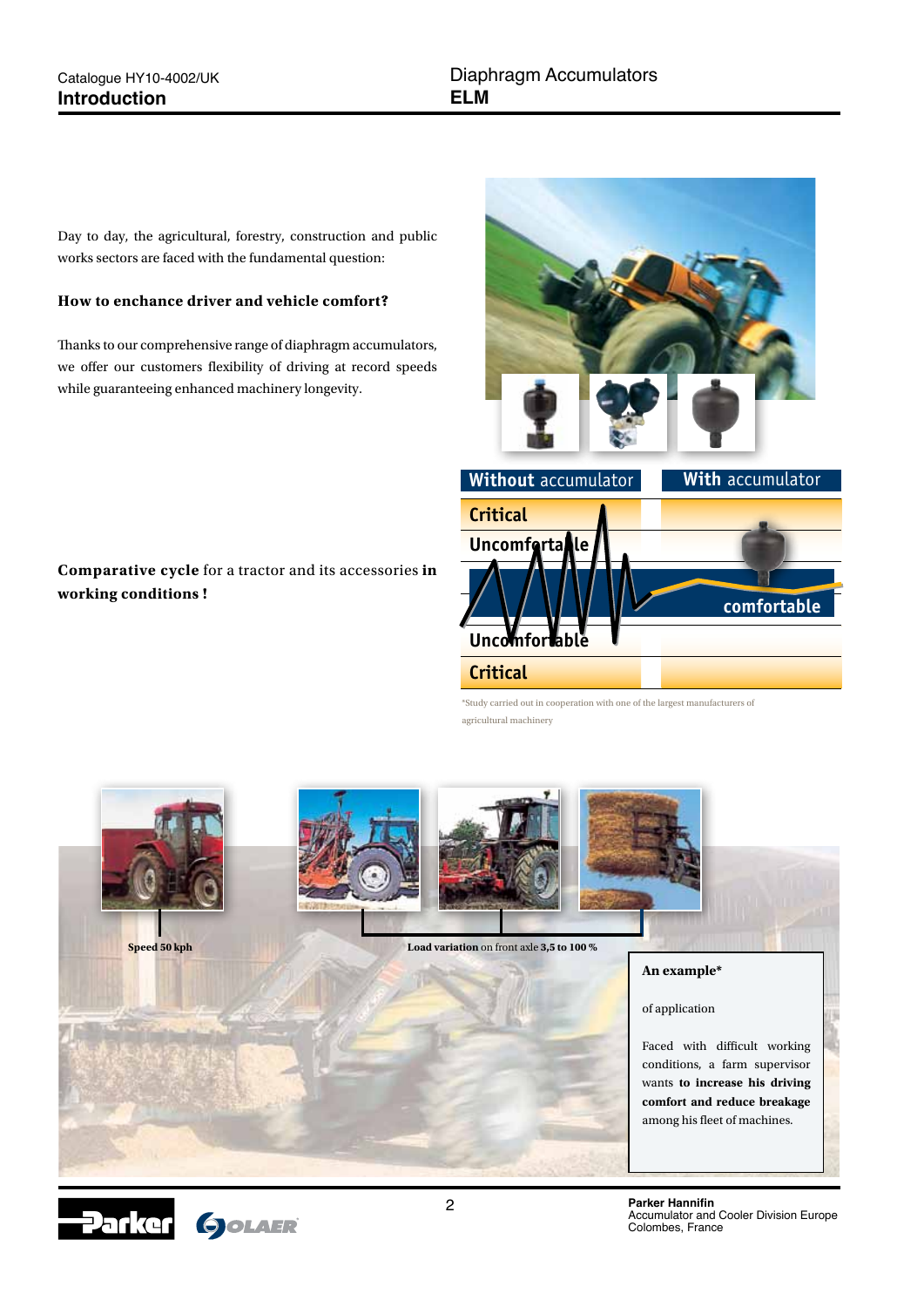# **Main Features**

# **Operation principle**

Operation of the Parker Olaer gas loaded diaphragm accumulator is based on the considerable difference in compressibility between a gas and a liquid, enabling a large quantity of energy to be stored in an extremely compact form. This enables a liquid under pressure to be accumulated, stored and recovered at any time.



**A** - The diaphragm is in the pre-charge position, which means that it is only filled with nitrogen. The knob closes the hydraulic orifice and prevents the destruction of the diaphragm.

**B** - Position at the minimum operating pressure : there must be a certain amount of fluid between the diaphragm and the hydraulic orifice, such that the knob does not close the hydraulic orifice. Thus, P0 must always be < P1.

**C** - Position at the maximum operating pressure: the volume change ∆V between the minimum and maximum positions of the operating pressures represents the fluid quantity stored.

# **Your Benefits**

The adaptation of a hydraulic shock absorber made up of a diaphragm accumulator improves driver comfort and offers immediate response times when driving over obstacles and the same flexibility for variable operating conditions.

 $0 <$  speed  $< 50$  kph 3.5 < load variation < 100%

Identical flexibility depending on your use.

The same EC pressure directive (PED) compliant accumulator can be used in over 35 destination countries, thus facilitating their free movement.

In addition all our ELM diaphragm accumulators have SELO approval for China.

# **Technical Characteristics**

The technical characteristics are as follows:

Minimum/maximum temperature allowable (° Celsius) : - 20/+ 80 for standard nitrile elastomers for models 0.075 ≥ 1.4 Litre

- 10/+ 80 for standard nitrile elastomers for models ≥ 2 Litres - 35/+ 80 for hydrin elastomers

Materials : carbon steel or stainless steel, nitrile or hydrin diaphragm, for other constructions: consult Parker Olaer.

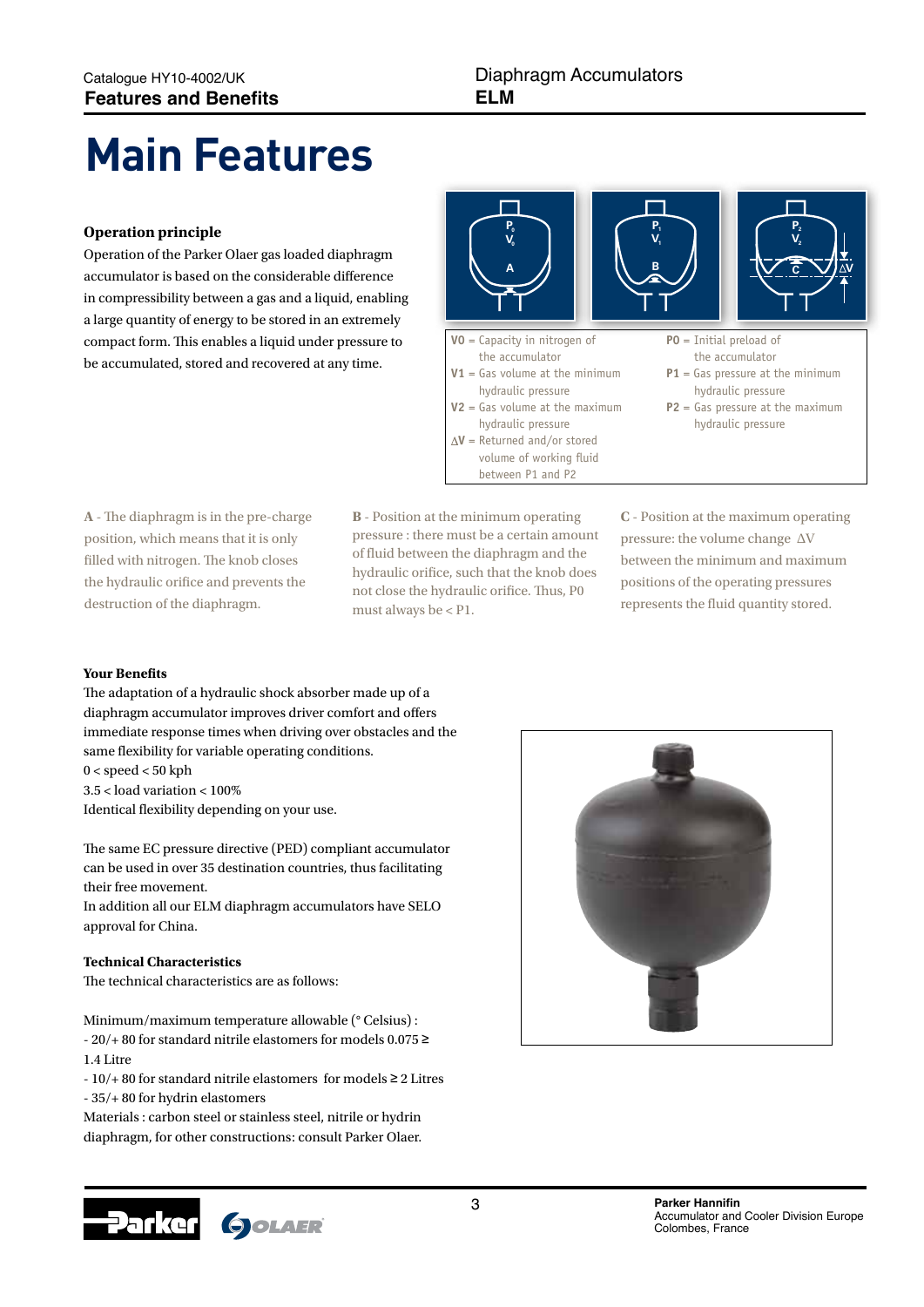# **How to size?**

Parker Olaer has developed a very sophisticated simulation software to optimize accumulator sizing recommendations. The behaviour of accumulators used in applications such as pulsation dampening, surge alleviation, thermal expansion and energy storage can be simulated. Our software can be downloaded from our website (www.parker.com/acde). You may also contact your local Parker Olaer office for sizing assistance.

This sizing chart can be used, on the basis of the arrangement of the various parameters, to determine the volume of oil available, the size of the accumulator or the pressures. It does not take account of the correction for actual compressibility of the real gas, the actual adiabatic coefficient or the polytropic coefficient of the application. Depending on the conditions of use, these can have a significant effect and may entail the need for certain corrections.

#### **We recommend**

In load dampening configuration: P0 = 0,6 - 0,9 Pm (Pm = average working pressure) Pulsation dampening: P0 = 0,6 - 0,8 Pm (Pm = average working pressure) Energy storage:  $P0 = 0.9$  P1 (P1 = minimum working pressure)

# **Energy storage calculation sizing chart**



### **\*Reminder**

**Isothermal:** The transformation is said to be isothermal when the compression or expansion of the gas occurs at a rate slow enough to allow a good thermal exchange, allowing the gas to remain at constant temperature.

**Adiabatic:** The transformation is said to be adiabatic when the cycle is quick and does not allow a temperature exchange with the ambient media.





4 **Parker Hannifin** Accumulator and Cooler Division Europe Colombes, France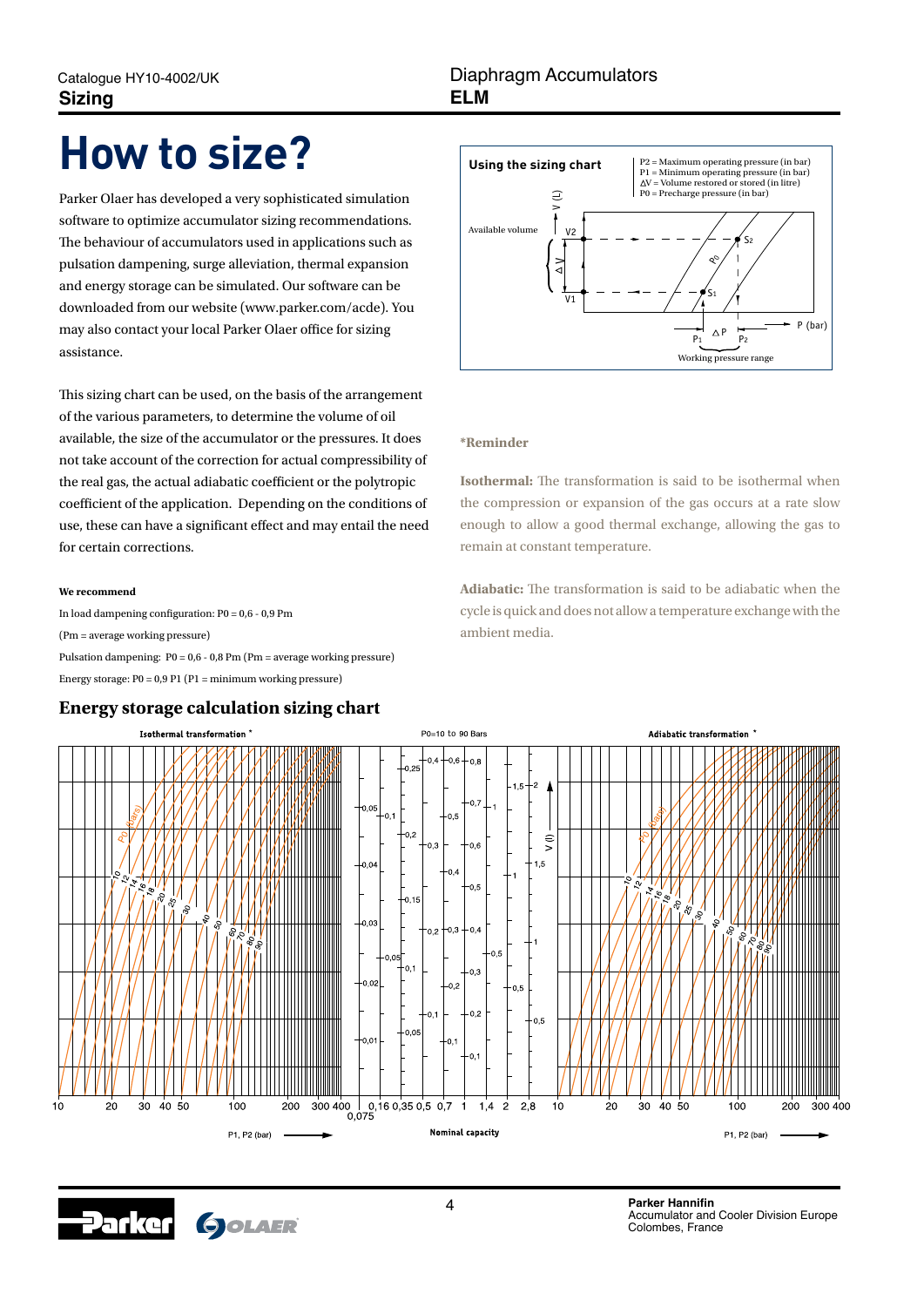# **Technical Characteristics**



Nitrogen rechargeable





|                       |                              |                                        |                       |                          | 으                                  |                                |                | <b>Dimensions in mm</b>   |    |           |     |                          | <b>Oilport</b>                |         |            |                          |
|-----------------------|------------------------------|----------------------------------------|-----------------------|--------------------------|------------------------------------|--------------------------------|----------------|---------------------------|----|-----------|-----|--------------------------|-------------------------------|---------|------------|--------------------------|
| <b>Type</b>           | Effective Gas vol.<br>Litres | (PS)<br>pressure<br>bar<br><b>Work</b> | <b>Execution form</b> | Max. Precharge in<br>bar | Max compression<br>bar ratio P2/P0 | Max Pressure<br>amplitude P2/P | Weight in kg   | A<br>max<br><b>Height</b> | в  | <b>SW</b> | D   | G                        | F                             | н       | Clamp type | Lock nut type            |
| ELM 0.075-250/00/AF*  | 0.075                        | 250                                    | <b>AF</b>             | 130                      | 8                                  | 210                            | 0.7            | 112                       | 22 | 32        | 64  | 29                       | G <sub>2</sub>                |         |            |                          |
| ELM 0.16-250/00/AF*   | 0.16                         | 250                                    | AF                    | 130                      | 6                                  | 210                            | $\mathbf{1}$   | 120                       | 20 | 32        | 75  | 29                       | G <sub>1/2</sub>              |         |            |                          |
| ELM 0.32-210/85/AF*   | 0.32                         | 210                                    | AF                    | 130                      | 8                                  | 140                            | 1.4            | 134                       | 20 | 32        | 93  | 29                       | G <sub>1/2</sub>              |         | <b>E95</b> |                          |
| ELM 0.50-210/85/AF*   | 0.50                         | 210                                    | AF                    | 130                      | 8                                  | 175                            | $\overline{c}$ | 153                       | 22 | 41        | 106 | 34                       | G <sub>1/2</sub>              |         | E106       | ÷                        |
| ELM 0.50-210/85/CF*   | 0.50                         | 210                                    | <b>CF</b>             | 130                      | 8                                  | 175                            | $\overline{2}$ | 163                       | 22 | 41        | 106 | $\sim$                   | G <sub>1/2</sub>              | M33x1.5 | E106       | M33                      |
| ELM 0.75-210/85/AF*   | 0.75                         | 210                                    | AF                    | 130                      | 8                                  | 175                            | 2.6            | 166                       | 22 | 41        | 122 | 34                       | G <sub>2</sub>                |         | E114       | ÷,                       |
| ELM 0.75-210/85/CF*   | 0.75                         | 210                                    | <b>CF</b>             | 130                      | 8                                  | 175                            | 2.6            | 177                       | 33 | 41        | 122 | $\sim$                   | G <sub>2</sub>                | M33x1.5 | E114       | M33                      |
| ELM 0.75-350/85/AF*   | 0.75                         | 350                                    | AF                    | 130                      | 8                                  | 150                            | $\overline{4}$ | 168                       | 18 | 41        | 133 | 34                       | G <sub>2</sub>                |         | E136       | $\blacksquare$           |
| ELM 0.75-350/85/CF*   | 0.75                         | 350                                    | <b>CF</b>             | 130                      | 8                                  | 150                            | $\overline{4}$ | 184                       | 18 | 41        | 133 | $\sim$                   | G <sub>2</sub>                | M33x1.5 | E136       | M33                      |
| ELM 1-210/85AF*       | $\mathbf{1}$                 | 210                                    | AF                    | 130                      | 8                                  | 170                            | 3.5            | 180                       | 22 | 41        | 136 | 34                       | G <sub>2</sub>                |         | E136       | ÷,                       |
| ELM 1-210/85/CF*      | $\mathbf{1}$                 | 210                                    | <b>CF</b>             | 130                      | 8                                  | 170                            | 3.5            | 191                       | 33 | 41        | 136 | $\sim$                   | G <sub>2</sub>                | M33x1.5 | E136       | M33                      |
| ELM 1.4-140/88/AF     | 1.40                         | 140                                    | AF                    | 130                      | 8                                  | 120                            | 4.1            | 191                       | 22 | 41        | 148 | 34                       | G <sub>2</sub>                |         | E155       | ÷,                       |
| ELM 1.4-140/88/CF     | 1.40                         | 140                                    | <b>CF</b>             | 130                      | 8                                  | 120                            | 4.1            | 202                       | 33 | 41        | 148 | $\overline{\phantom{a}}$ | G <sub>2</sub>                | M33x1.5 | E155       | M33                      |
| ELM 1.4-210/88/AF     | 1.40                         | 210                                    | <b>AF</b>             | 130                      | 8                                  | 120                            | 4.2            | 191                       | 22 | 41        | 148 | 34                       | G <sub>1/2</sub>              |         | E155       | ÷,                       |
| ELM 1.4-210/88/CF     | 1.40                         | 210                                    | <b>CF</b>             | 130                      | 8                                  | 120                            | 4.2            | 202                       | 33 | 41        | 148 | $\overline{\phantom{a}}$ | G <sub>1/2</sub>              | M33x1.5 | E155       | M33                      |
| ELM 1.4-250/88/AF     | 1.40                         | 250                                    | AF                    | 130                      | 8                                  | 140                            | 5.5            | 199                       | 22 | 41        | 155 | 34                       | G <sub>2</sub>                |         | E155       | ÷,                       |
| ELM 1.4-250/88/CF     | 1.40                         | 250                                    | <b>CF</b>             | 130                      | 8                                  | 140                            | 5.5            | 209                       | 33 | 41        | 155 | $\overline{\phantom{a}}$ | G <sub>2</sub>                | M33x1.5 | E155       | M33                      |
| ELM 1.4-350/88/AF     | 1.40                         | 350                                    | AF                    | 130                      | 8                                  | 150                            | $\overline{7}$ | 199                       | 20 | 41        | 160 | 34                       | G <sub>2</sub>                |         | E155       | ÷,                       |
| ELM 1.4-350/88/CF     | 1.40                         | 350                                    | <b>CF</b>             | 130                      | 8                                  | 150                            | $\overline{7}$ | 220                       | 20 | 41        | 160 | $\overline{\phantom{a}}$ | G <sub>2</sub>                | M33x1.5 | E155       | M33                      |
| ELM 2-100/88/AF       | $\overline{2}$               | 100                                    | AF                    | 90                       | 8                                  | 80                             | 3.5            | 240                       | 22 | 41        | 144 | 34                       | G <sub>1/2</sub>              |         | E155       | ÷,                       |
| ELM 2-250/88/AF       | $\overline{2}$               | 250                                    | <b>AF</b>             | 130                      | 8                                  | 140                            | 9.5            | 251                       | 22 | 41        | 155 | 33                       | G <sup>3</sup> / <sub>4</sub> |         | E155       | ÷,                       |
| ELM 2-350/88/AF       | $\overline{2}$               | 350                                    | AF                    | 130                      | 8                                  | 200                            | 9.5            | 219                       | 22 | 55        | 180 | 34                       | G <sup>3</sup> / <sub>4</sub> |         | E180       | ä,                       |
| ELM 2-350/88/CF       | $\overline{2}$               | 350                                    | <b>CF</b>             | 130                      | 8                                  | 200                            | 9.5            | 240                       | 22 | 55        | 180 | $\overline{\phantom{a}}$ | G <sup>3</sup> / <sub>4</sub> | M45x1.5 | E180       | M45                      |
| ELM 2.8-250/88/AF     | 2.80                         | 250                                    | AF                    | 130                      | 6                                  | 140                            | 10             | 268                       | 21 | 41        | 174 | 34                       | G <sup>3</sup> / <sub>4</sub> |         | E180       | ä,                       |
| ELM 2.8-350/88/AF     | 2.80                         | 350                                    | AF                    | 130                      | 6                                  | 200                            | 14.3           | 264                       | 21 | 55        | 180 | 34                       | G <sup>3</sup> / <sub>4</sub> |         | E180       | $\blacksquare$           |
| ELM 2.8-350/88/CF     | 2.80                         | 350                                    | <b>CF</b>             | 130                      | 6                                  | 200                            | 14.3           | 285                       | 21 | 55        | 180 | $\overline{\phantom{a}}$ | G <sup>3</sup> / <sub>4</sub> | M45x1.5 | E180       | M45                      |
| ELM 3.5-250/88/AF     | 3.50                         | 250                                    | AF                    | 130                      | $\overline{4}$                     | 140                            | 11             | 307                       | 21 | 41        | 174 | 33                       | G <sup>3</sup> /4             |         | E180       | $\overline{\phantom{a}}$ |
| ELM 3.5-350/88/AF     | 3.50                         | 350                                    | AF                    | 130                      | $\overline{4}$                     | 200                            | 16             | 304                       | 21 | 55        | 180 | 34                       | G <sup>3</sup> / <sub>4</sub> |         | E180       | $\overline{\phantom{a}}$ |
| ELM 3.5-350/88/CF     | 3.50                         | 350                                    | <b>CF</b>             | 130                      | $\overline{4}$                     | 200                            | 16             | 325                       | 21 | 55        | 180 | $\overline{\phantom{a}}$ | G <sup>3</sup> / <sub>4</sub> | M45x1.5 | E180       | M45                      |
| ELM 0.75-160/85/CF(1) | 0.75                         | 160                                    | <b>CF</b>             | 130                      | $\mathsf{R}$                       | 120                            | 2.6            | 176                       | 33 | 41        | 121 |                          | G <sub>2</sub>                |         | E114       |                          |

**Form A Form C**

SW (hex)

÷

 $\overline{\mathbf{z}}$ 

\* According to the PED, article 3.3

(1) Stainless steel version

Above dimensions are in mm and are subject to manufacturing tolerances.

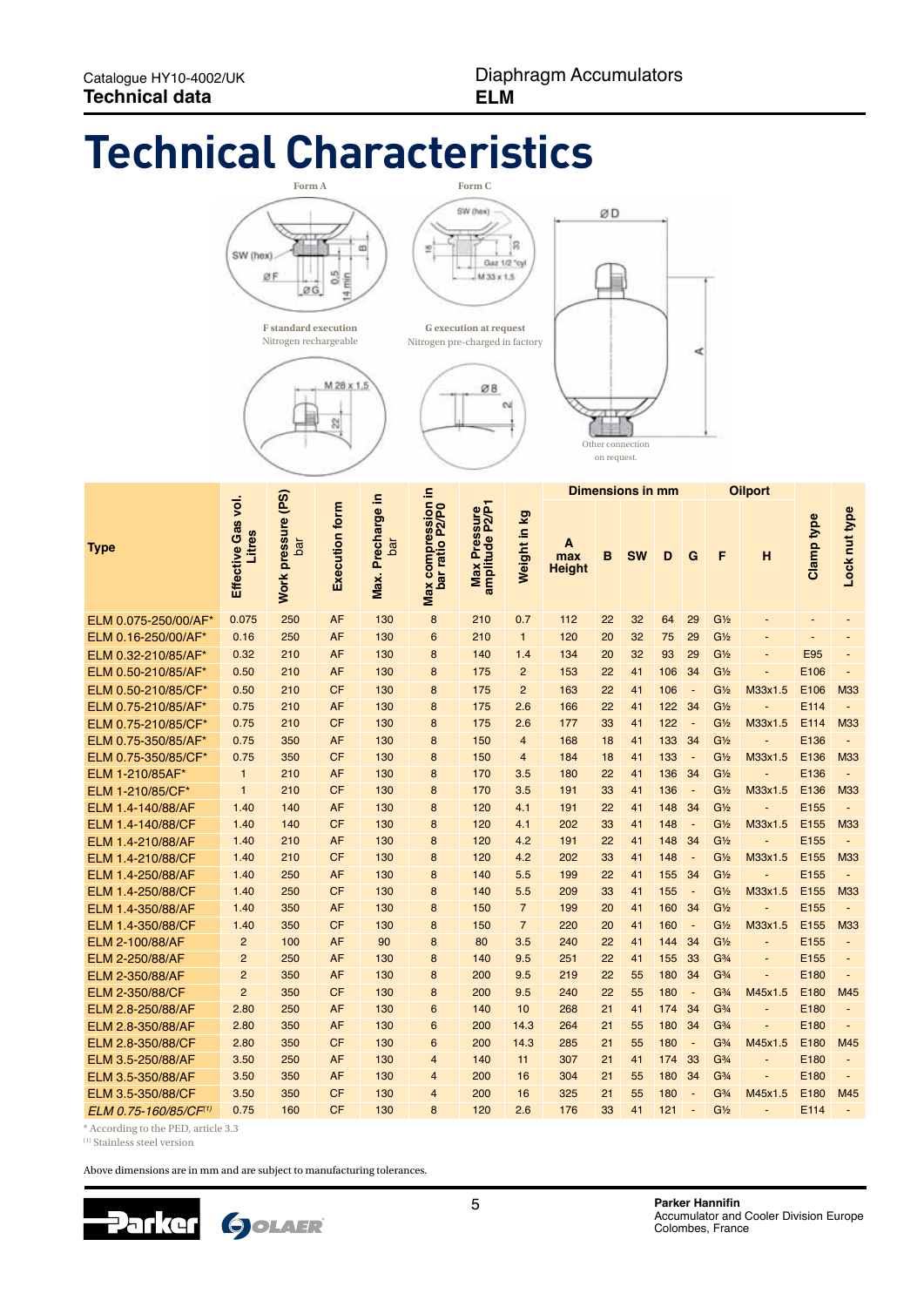# **Accessories**

# Clamps

|                  | Form |                                        | Dimensions in mm |     |    |                  |               |           |                      |                  |    |         |    | <b>Recommended</b> |                |
|------------------|------|----------------------------------------|------------------|-----|----|------------------|---------------|-----------|----------------------|------------------|----|---------|----|--------------------|----------------|
| <b>Type</b>      |      | <b>Recommended</b><br>min/max diameter | A                | B   | C  |                  | D             | -E        | F                    | G                | -H |         | J  | $\mathbf K$        | tightening     |
|                  |      |                                        |                  |     |    | Min Max          |               |           |                      |                  |    |         |    |                    | torque N.m.    |
| E95              | Ε    | 87/97                                  | 88               | 140 |    | 61.5 66.5 1.5 28 |               |           | M8x75                | $\blacksquare$ 3 |    | 40 35 9 |    | 210                | $\overline{7}$ |
| E <sub>106</sub> | Ε    | 99/109                                 | 88               | 140 | 68 | 73               | $1.5$ 28      |           | M8x75                | 3 <sub>1</sub>   |    | 40 35   | -9 | 210                | $\overline{7}$ |
| E114             | F    | 112/124                                | 88               | 140 | 73 | 78               | $1.5$ 28      |           | M8x75                | $-3$             |    | 40 35 9 |    | 210                | $\overline{7}$ |
| E <sub>136</sub> | F    | 128/138                                | 88               | 140 | 80 | 85               | $1.5$ 28      |           | M8x75                | $-3$             |    | 40 35 9 |    | 210                | $\overline{7}$ |
| E <sub>155</sub> | Ε    | 146/157                                | 137              | 189 | 81 | 86.5             | 17            | 30        | M <sub>10x80</sub> 3 |                  |    | 45 35 9 |    | 210                | 10.5           |
| E168             | Ε    | 166/176                                | 137              | 189 | 92 | 96               | 1.7           | <b>30</b> | M10x80               | 3                |    | 45 35   | -9 | 210                | 10.5           |
| E <sub>180</sub> | F    | 178/184                                | 137              | 189 | 97 | 100              | $\mathcal{P}$ | 35        | M <sub>10x80</sub>   | $\overline{4}$   |    | 65 35   | -9 | 210                | 10.5           |



# Lock-nut

| <b>Type</b> | <b>Pitch</b> |    | В    |                 |
|-------------|--------------|----|------|-----------------|
| <b>M33</b>  | 1.5          | 50 | 57.5 | 10 <sup>1</sup> |
| M45         | 1.5          | 70 | 80.8 | 10 <sup>1</sup> |

Above dimensions are in mm and are subject to manufacturing tolerances. These accessories are designed so that the accumulator can be securely attached in all configurations.

# Charging set VGU

The VGU universal tester and presurizer is an indispensable instrument for the verification, pressurization and nitrogen bleeding of most of the hydraulic accumulators available on the marker. To use this unit, it is screwed on the inflation valve of the accumulator and connected via a high pressure hose to the nitrogen source, equipped with a pressure reducer. If only the nitrogen pressure is to be controlled or reduced, this hose is not necessary

The standard set is delivered in a storage case containing the following: VGU universal tester and pressuriser (end M28x1.50)

- Pressure gauge kit from 0 to 25 bar
- Pressure gauge kit from 0 to 250 bar
- Connection adapters for inflation valves
- $(7/8" 5/8" 8V1 M28x1.50)$
- High pressure hose, 2.5 m long, for connecting to a nitrogen source
- Hexagon socket screw key 6 mm
- Seal Kit
- Operating instruction in French, English, German

# **Note:**

The following options are available on request:



Pressure gauge kits with different scale divisions: 63 mm with glycerol filled back end G1/4'' cyl. equipped with direct gear for Minimess ® connection. Scale divisions 0-10, 0-60, 0-100, 0-400, with accuracy class 1.6%.

High pressure hose of different length with adapters for nitrogen bottles from various countries (specify country), at each end with a female swivel coupling G1/4'' for connecting to the inflation port Maximum working pressure: limited by the maximum operating hydraulic system, pressure limited to **400 bar in any case.**

# **Ordering code** - Example:

VGU/F 25/250 7 TS2 3  $25/250 =$  Gauges, possible choice between pressure ranges 6/10/25/60/100/160/250/400





# Safety Blocks

Are designed to incorporate in a single compact block a variety of functions necessary for the correct operation of a hydraulic system fitted with accumulators. This includes manual and/ or electrical drain, isolation, flow control and pressure relief. Channel cross section : 10 mm (DI 10 block), 20 mm (DI 20 block).

Maximum working pressure : 330 to 690 Bar depending on models. According with the fluids of group 2 (PED). Options for ATEX compliant blocks construction carbon steel or stainless steel. A specific data sheet is available on request, please contact Parker Olaer.

## **Function Blocks**

Parker Olaer has a broad range of function blocks adapted to your specific use. Contact Parker Olaer for further information.



6 **Parker Hannifin** Accumulator and Cooler Division Europe Colombes, France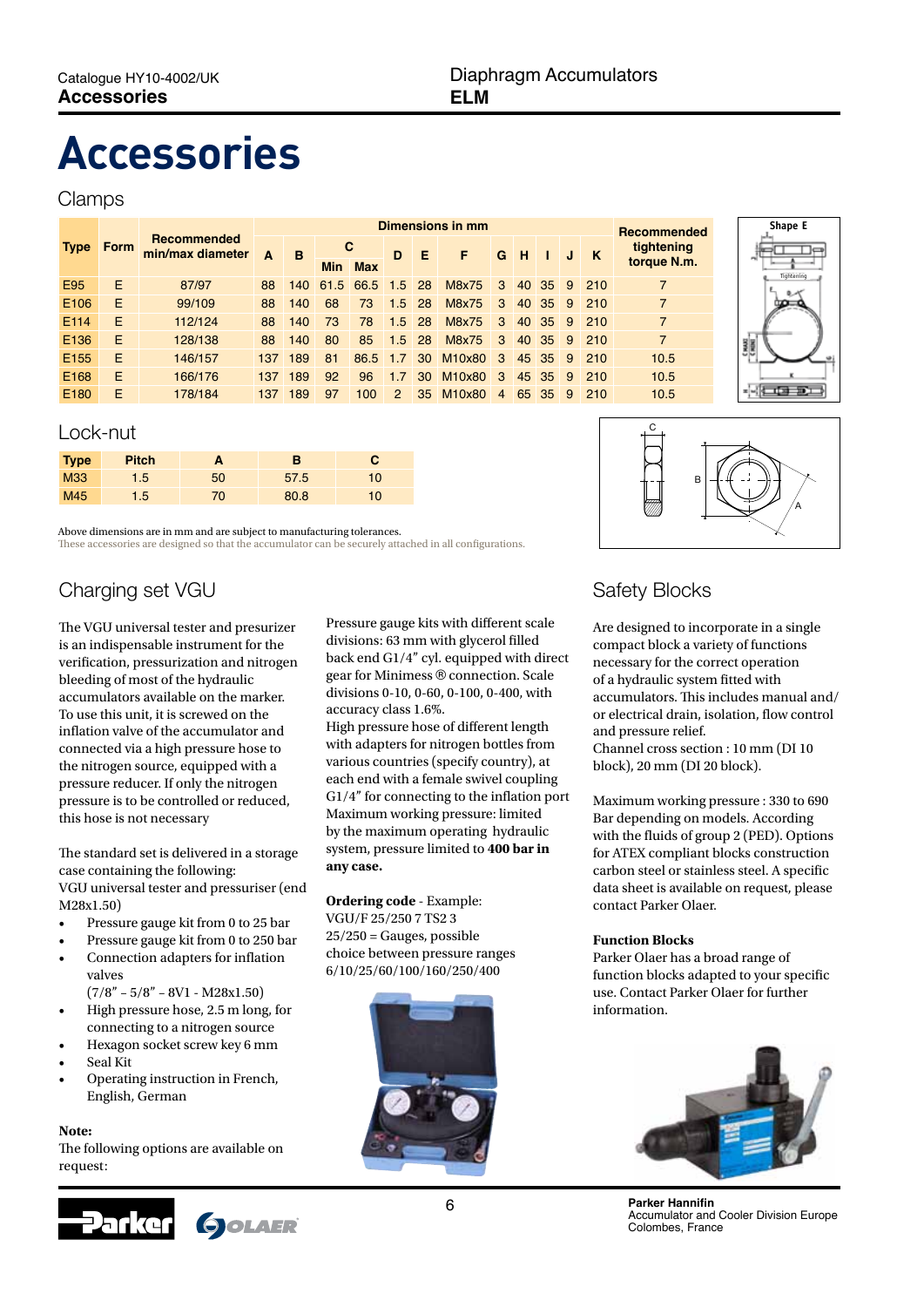# **How to order?**



in Bar at 20 ° C

# **Installation**

**Position:** Preferably vertical (liquid connection downwards) to horizontal, depending upon application. If the accumulator is installed in any position other that vertical with fluid port down, contact Parker Olaer. The accumulator could have reduced volumetric efficiency and Parker Olaer can help you to take these factors into account.

**Mounting:** A 200mm clearance is required above the accumulator to allow for gas charging. Each accumulator is delivered with a user instructions leaflet. Ensure that the pipes connected directly or indirectly to the accumulator are not subjected to any abnormal force, Ensure that the accumulator cannot move, or minimise any movement that may occur as a result of broken connections. Parker Olaer clamps and brackets are designed for this purpose (and can be supplied as optional extras). The accumulator must not subjected to any stress or load, in particular from the structure with which it is associated. Contact Parker Olaer in case of mounting on the movable structures.

## **It is strictly forbidden to**

- Weld, screw or rivet anything onto the accumulator body.
- Operate in any way that may alter the mechanical properties of the accumulator.



## **Ordering an accumulator**

Please indicate type for accessories as per tables on page 6, and for peripheral materials.

- Use the accumulator for construction purposes. (No stress or loading)
- To modify the accumulator without prior approval from the manufacturer.

### **GAS FILLING**

For safety reasons, use only pure nitrogen, minimum 99.8% purity. In most of the cases the pre-charge pressure is between 0,9 P1 and 0,25 P2. Your local Parker Olaer office can calculate the correct pre-charge pressure for your application.

Parker Olaer offers a range of devices for checking nitrogen pressure as well as precharging accumulators. Please note that various adaptors are required to interface with different accumulator filling valves and nitrogen (N2) cylinder connections throughout the world.

The part number defines the accumulator and the material construction. Information contained on the labeling/ manufacturer's plate:

- • Parker Olaer logo
- **Reference Parker Olaer**
- • Volume
- Max. allowable working Pressure (PS)
- Working temperature range (TS)
- • Parker Olaer SELO Identification
- Test pressure (PT)
- Fluid group  $(1$  or  $2$  according to the PED Directive 97/23/EC)
- Gas
- Pre-charge pressure
- Serial production n°
- Parker Olaer Warning Label

## **Maximum allowable operating pressure**

The maximum pressure (PS) is indicated on the accumulator. Check that the maximum allowable pressure is greater than that of the hydraulic system. For any other pressure, you will have to contact Parker Olaer.

### **Maximum allowable operating temperature**

The temperature range (TS) is indicated on the accumulator. Check that the allowable temperature range covers the operating temperatures (environment and hydraulic fluid temperatures). For any other temperature, you will have to contact Parker Olaer.

### **Maintenance**

Any intervention, maintenance, repair must be carried out by a qualified and trained personnel.